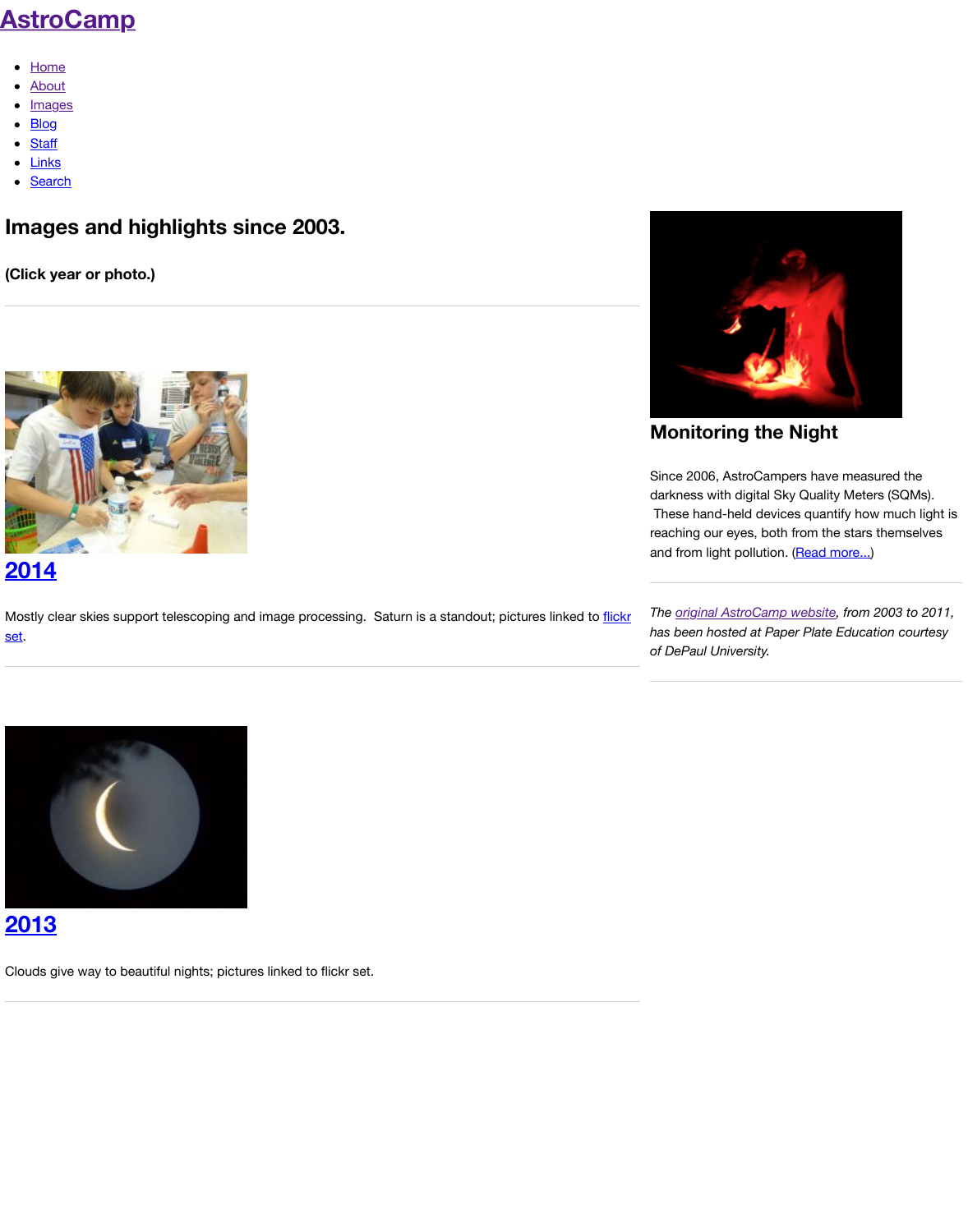

[Morning and afternoon groups gather tog](http://analyzer.depaul.edu/paperplate/astrocamp11.htm)ether at night. Crowning sight is asymetrical Jupiter, missing its southern belt. Two TV crews visit and air stories.



### **2009**

[Making a scope from two lenses. Yes, tho](http://analyzer.depaul.edu/paperplate/astrocamp10.htm)se are four moons of Jupiter we saw! Celebrating the 2009 International Year of Astronomy with a "Shoulders of Giants" video that summarizes the AstroCamp [adventure](http://analyzer.depaul.edu/paperplate/astrocamp10.htm). Guest staffers include Patrick Stonehouse, discoverer of the comet bearing his name.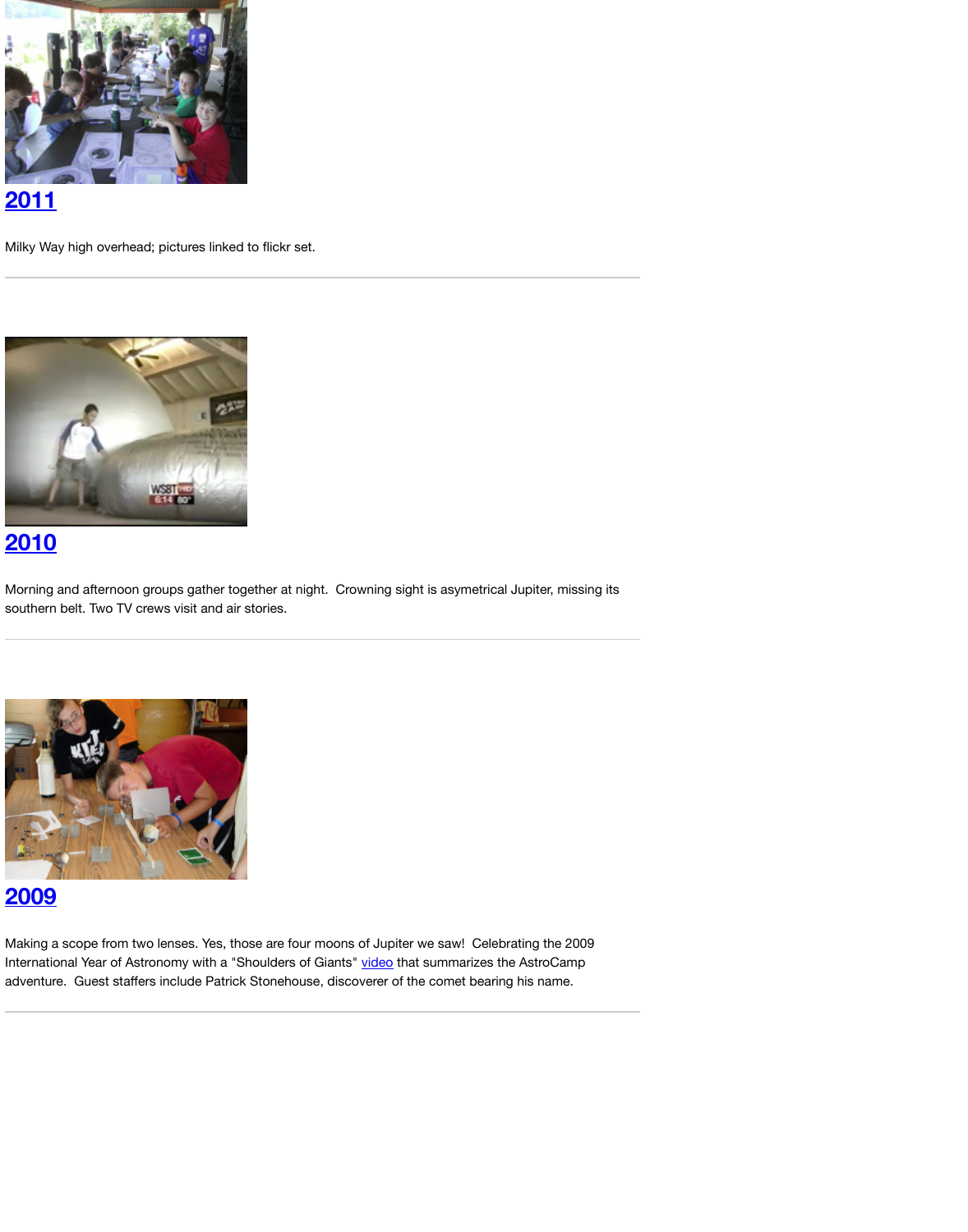

[It's camp--not school--so expect s'mores](http://analyzer.depaul.edu/paperplate/astrocamp08.htm)! Lots of sunspots and solar prominences. Paper plate Moon [Finders, i](http://analyzer.depaul.edu/paperplate/astrocamp08.htm)nflatable planetarium, and a scavenger hunt are among the daytime activities.



### **2006**

[Big scopes cause big smiles. Weather cle](http://analyzer.depaul.edu/paperplate/astrocamp07.htm)ared, with sightings ranging from an Io occultation to--the Core [Lake Mon](http://analyzer.depaul.edu/paperplate/astrocamp07.htm)ster! Check out those rings of Saturn.